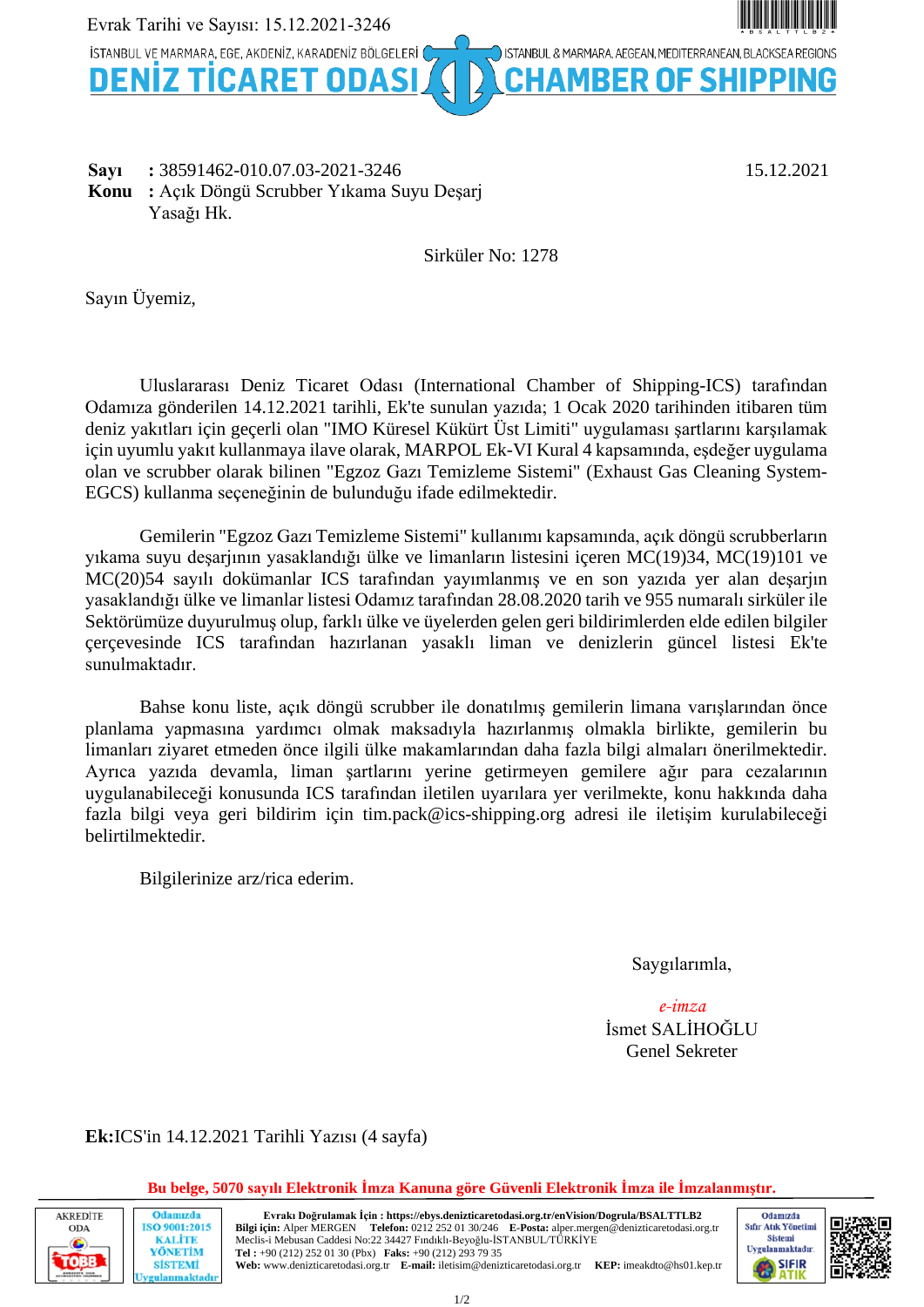\*BSALTTLB2\*BSALTTLB2\*BSALTTLB2\*BSALTTLB2\*BSALTTLB3\*BSALTTLB3\*BSALTTLB3\*BSALTTLB3\*BSALTTLB3\*BSALTTLB3\*BSALTTLB3\*B ISTANBUL & MARMARA, AEGEAN, MEDITERRANEAN, BLACKSEA REGIONS İSTANBUL VE MARMARA, EGE, AKDENİZ, KARADENİZ BÖLGELERİ ( OF SHIPPING DEN nn ER

### Dağıtım:

Gereği:

- Tüm Üyeler (WEB sayfası ve e-posta ile)
- İMEAK DTO Şube ve Temsilcilikleri
- Türk Armatörler Birliği
- S.S. Armatörler Taşıma ve İşletme Kooperatifi
- GİSBİR (Türkiye Gemi İnşa Sanayicileri Birliği
- Derneği)
- VDAD (Vapur Donatanları ve Acenteleri Derneği)
- -TÜRKLİM ( Türkiye Liman İşletmecileri Derneği)
- KOSDER (Koster Armatörleri ve İşletmecileri Derneği)
- Yalova Altınova Tersane Girişimcileri San.ve Tic.A.Ş.
- Türk Uzakyol Gemi Kaptanları Derneği

Bilgi:

- Yönetim Kurulu Başkan ve Üyeleri
- İMEAK DTO Şube YK Başkanları
- İMEAK DTO Çevre Komisyonu
- İMEAK DTO Meslek Komite Başkanları

**Bu belge, 5070 sayılı Elektronik İmza Kanuna göre Güvenli Elektronik İmza ile İmzalanmıştır.**



2/2

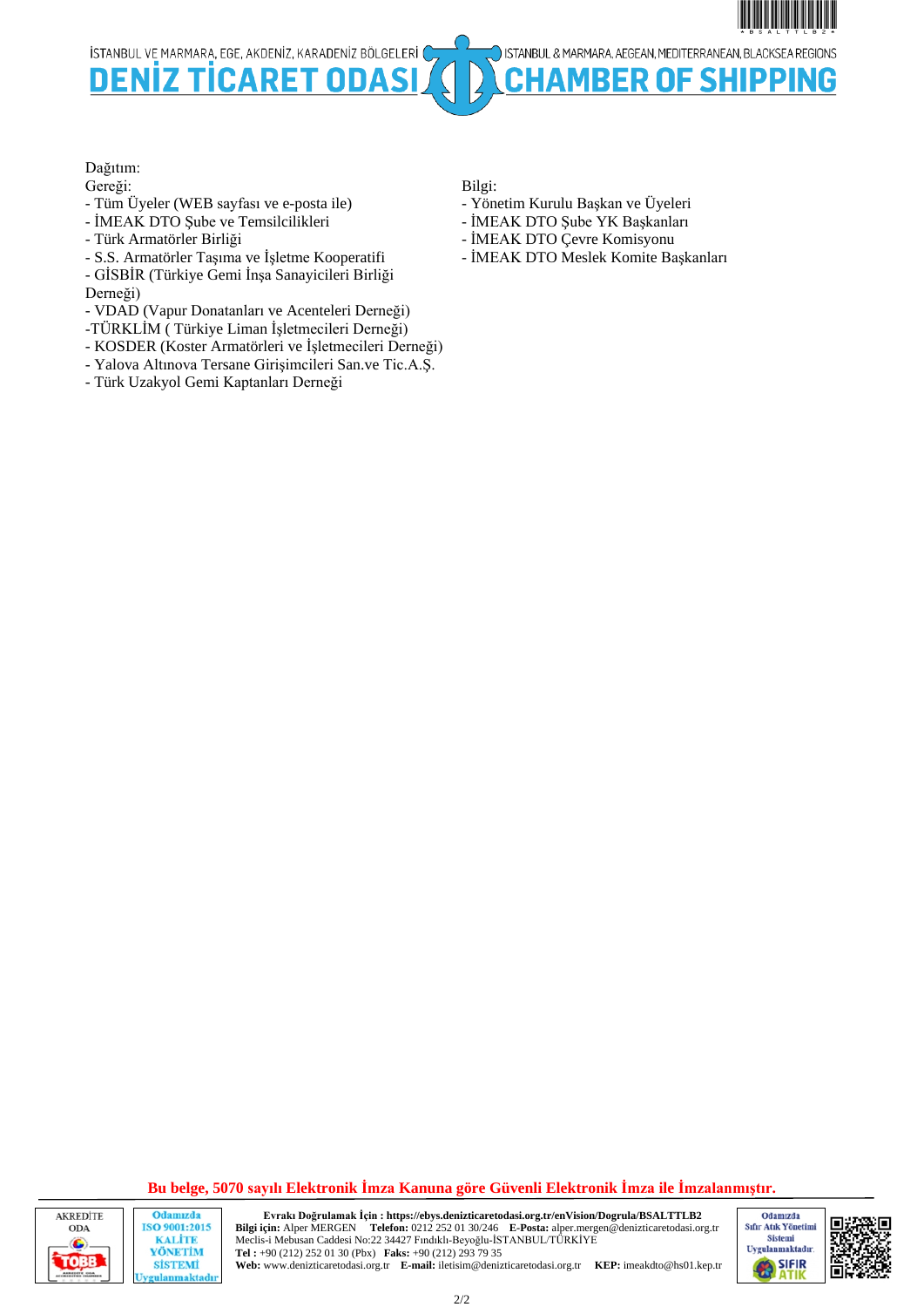

Walsingham House 35 Seething Lane London EC3N 4AH

Tel +44 20 7090 1460

[info@ics-shipping.org](mailto:info@ics-shipping.org) | [ics-shipping.org](http://www.ics-shipping.org/)

**This Circular and its attachments (if any) are confidential to the intended recipient and may be privileged. If you are not the intended recipient, you should contact ICS and must not make any use of it.**

14 December 2021 **MC(21)110**

## **TO: MARINE COMMITTEE**

# **COPY: ENVIRONMENT SUB-COMMITTEE ALL FULL AND ASSOCIATE MEMBERS (FOR INFORMATION)**

# **UPDATED LIST OF PORTS AND SEA AREAS THAT PROHIBIT DISCHARGES FROM OPEN LOOP SCRUBBERS**

**Action Required:** *Members are invited to note the updated information on the list of ports around the world that have prohibited the discharge from open loop Exhaust Gas Cleaning Systems (scrubbers) and to forward it to their member companies for immediate attention. Members are also invited to update the Secretariat about any further information that they or that their member companies can provide on this issue.* 

Members are aware that in addition to using compliant fuel to meet the 0.50% sulphur requirement that entered into force on 1 January 2020, there also exists the option to use "equivalent" compliance mechanisms in accordance with Regulation 4 of MARPOL Annex VI, one of which is the use of Exhaust Gas Cleaning Systems (EGCS) commonly known as Scrubbers.

In this regard the Secretariat had circulated MC(19)04 that contained an initial list, which has been most recently revised in MC(20)54 that contained updates to the list of ports around the world that were identified as prohibiting the discharge from open loop scrubbers by ships visiting these ports.

Based on further related information received from the Clean Shipping Alliance, the Secretariat has updated the list as provided below.

| Country          | Port/Sea area            | <b>Additional information</b> |
|------------------|--------------------------|-------------------------------|
| <b>Albania</b>   | All ports                |                               |
| <b>Australia</b> | Port of Hastings         |                               |
| <b>Belgium</b>   | All ports and inland sea |                               |
|                  | areas                    |                               |
| <b>Belize</b>    |                          |                               |
| <b>Bermuda</b>   |                          |                               |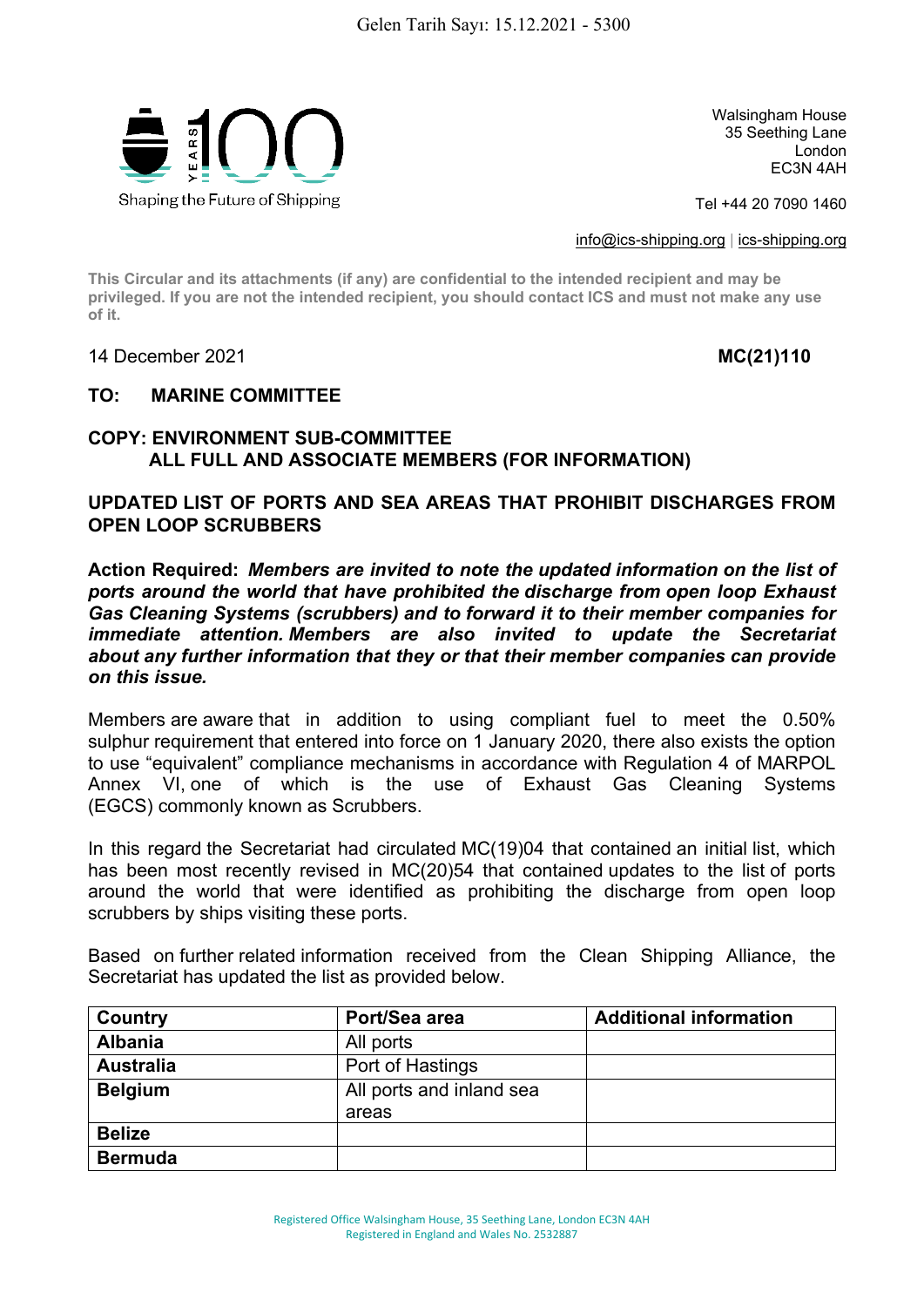| <b>Brazil</b>    | <b>Terminal of Ponta da</b><br>Madeira | All ports owned by Vale                                                        |
|------------------|----------------------------------------|--------------------------------------------------------------------------------|
|                  | Complex of Tubarao e                   |                                                                                |
|                  | Praia Mole Ports                       |                                                                                |
|                  | <b>Terminal of Ilha Guaibe</b>         |                                                                                |
| Canada           | Port of St John                        |                                                                                |
|                  |                                        |                                                                                |
|                  |                                        |                                                                                |
| Canada           | Port of St John                        |                                                                                |
|                  | <b>Port Cartier</b>                    |                                                                                |
| China            | <b>Inland River ECA's</b>              |                                                                                |
|                  | Waters of ports in Coastal<br>ECA's    |                                                                                |
|                  | <b>Bohai Sea waters</b>                |                                                                                |
| Columbia         |                                        | Internal waters, territorial<br>sea area, and the<br>contiguous Colombian zone |
| <b>Croatia</b>   | Port areas                             |                                                                                |
| <b>Egypt</b>     | <b>Suez Canal</b>                      |                                                                                |
| <b>Finland</b>   | Port of Porvoo                         |                                                                                |
| <b>France</b>    | Cannes                                 | Restriction applies to cruise<br>ships only                                    |
|                  | <b>Marseille</b>                       |                                                                                |
|                  | Le Havre                               |                                                                                |
|                  | Cherbourg                              |                                                                                |
|                  | Reunion                                |                                                                                |
|                  | <b>Dunkirk</b>                         |                                                                                |
| Georgia          |                                        |                                                                                |
| <b>Germany</b>   | Port of Hamburg                        |                                                                                |
|                  | Port of Rostock                        |                                                                                |
|                  | <b>River Elbe</b>                      |                                                                                |
| Ghana            |                                        |                                                                                |
| <b>Gibraltar</b> |                                        |                                                                                |
| <b>Ireland</b>   | Port of Dublin<br>Port of Waterford    |                                                                                |
|                  | Port of Cork                           |                                                                                |
|                  | Port of Bantry                         |                                                                                |
|                  | <b>Shannon Foynes Port</b>             |                                                                                |
| Kenya            | Within port limits                     |                                                                                |
| <b>Malaysia</b>  |                                        | Within 12 nautical miles of                                                    |
|                  |                                        | land                                                                           |
| <b>Mauritius</b> |                                        | Within 12 nautical miles of<br>land                                            |
| Mozambique       | Nacala Port                            |                                                                                |
| <b>Norway</b>    | The World Heritage Fjords              |                                                                                |
|                  | Port of Eidfjord                       |                                                                                |
|                  | Port of Stavanger                      |                                                                                |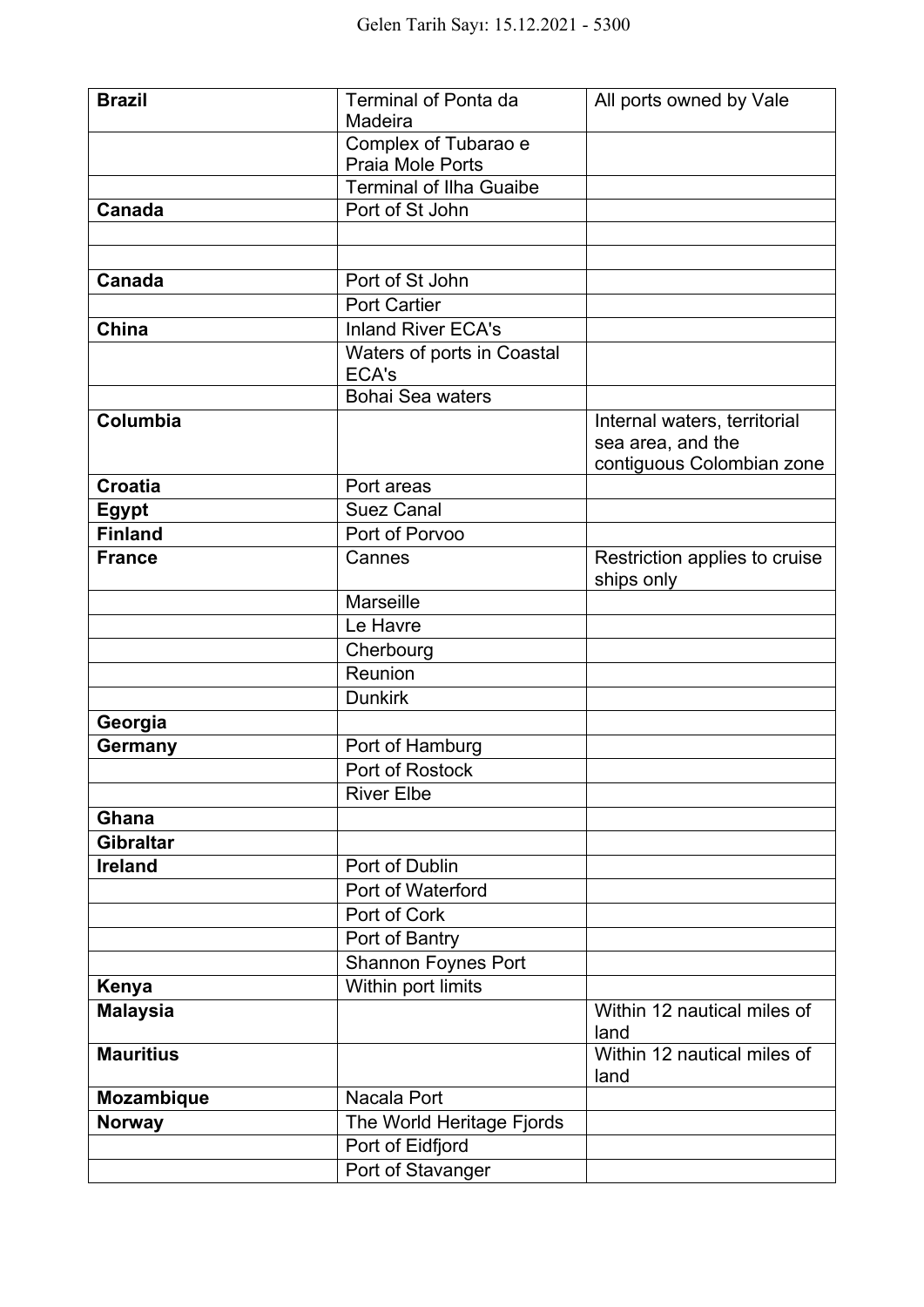| Oman                            |                                       |                                                                     |
|---------------------------------|---------------------------------------|---------------------------------------------------------------------|
| <b>Pakistan</b>                 | Port of Karachi                       |                                                                     |
|                                 | Port of Bin Qasim                     |                                                                     |
| <b>Panama</b>                   | Panama Canal                          |                                                                     |
| <b>Portugal</b>                 | Port of Aveiro                        |                                                                     |
|                                 | Port of Leixoes                       |                                                                     |
|                                 | Port of Lisbon                        |                                                                     |
|                                 | Port of Sines                         |                                                                     |
| Qatar                           |                                       |                                                                     |
| Romania                         | Within port limits                    |                                                                     |
| <b>Singapore</b>                | Within port limits                    |                                                                     |
| <b>Slovenia</b>                 |                                       |                                                                     |
| <b>South Korea</b>              | Incheon (including Kyongin<br>Port)   | * Restrictions also apply to<br>all ships at anchor in all<br>ports |
|                                 | Pyeongtaek-Dangjin                    |                                                                     |
|                                 | Yeosu                                 |                                                                     |
|                                 | Gwang-yang (including<br>Haodng port) |                                                                     |
|                                 | <b>Busan</b>                          |                                                                     |
|                                 | Ulsan                                 |                                                                     |
| Spain                           | Port of Cadiz                         |                                                                     |
|                                 | Port of Algeciras                     |                                                                     |
|                                 | Port of Cartegena                     |                                                                     |
|                                 | Port of Huelva                        |                                                                     |
|                                 | Port of Barcelona (at berth)          |                                                                     |
|                                 | Canary islands ports                  |                                                                     |
|                                 | Port of Gijon                         |                                                                     |
| <b>Sweden</b>                   | Port of Stenungsund                   |                                                                     |
|                                 | Port of Trellebord                    |                                                                     |
|                                 | Port of Gothenburg                    |                                                                     |
|                                 | Port of Oxelosund                     |                                                                     |
|                                 | Port of Petroport                     |                                                                     |
| <b>Turkey</b>                   |                                       |                                                                     |
| <b>United Arab Emirates</b>     | Port of Fujarah                       |                                                                     |
|                                 | Port of Dubai                         |                                                                     |
| <b>United States of America</b> | <b>Ports of Conneticut</b>            |                                                                     |
|                                 | Port of Seattle                       | Restriction applies to                                              |
|                                 |                                       | passenger cruise ships at<br>berth in port terminals only           |

Members are informed that the above list is intended to aid ships fitted with open loop scrubbers to plan in advance accordingly. In any case, member companies of ICS Members are recommended to obtain further clarifications from relevant authorities before their ships visit these ports. The Secretariat has been informed of hefty fines being imposed on ships that do not follow individual port requirements on this issue. Members are therefore encouraged to advise caution to their member companies in this regard.